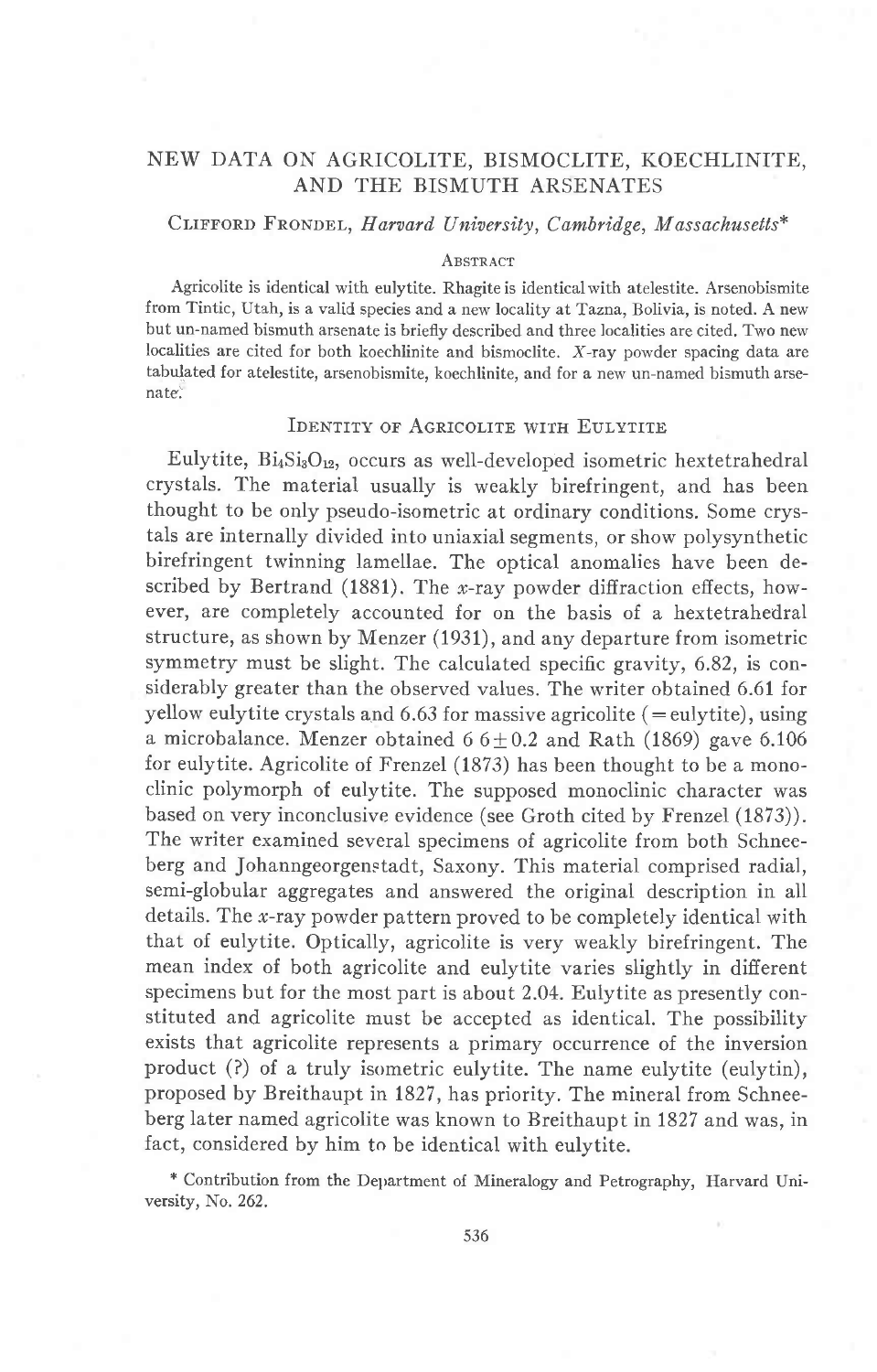### **BISMOCLITE**

Bismoclite, BiOCl, was described in 1935 by Mountain from Namaqualand, South Africa. The crystal structure of BiOCI together with the identity of the natural and artificial materials was established by Bannister (1935). More recently, Schaller (1941) has shown that the socalled crystallized bismite from Goldfield, Nevada, is bismoclite. Two additional localities for bismoclite may be mentioned. The mineral was found as dense grayish-green masses in a greisen-like rock from Bygoo, New South Wales. Under the microscope the substance appeared as indistinct shreds and plates with an occasional semblance of a square out-Iine. The bismoclite is an alteration product of embedded masses of some other bismuth mineral. Bismoclite also was identified as grayish-green, compact masses from Tintic, Utah. This material was microcrystalline and admixed with limonite, quartz and other impurities. Daubreeite, BiO(OH, Cl), a mineral shown recently by Bannister (1935) to be a member of an isomorphous serieswith bismoclite, was doubtfully reported by Means (1916) from Tintic, Utah. Mean's original specimens were available for study but the particular substance to which he was referring could not be identified. His mineral probably was bismoclite.

## KOECHLINITE

This species was described by Schaller in 1916 as an orthorhombic bismuth molybdate, BizMoOa, from Schneeberg, Saxony. Part of the original material was available for study. The  $x$ -ray powder spacings are given in Table 1. The pattern is rather similar to that of tetragonal BizOa. Two new localities may be reported. The mineral occurs as small lamellar aggregates of a yellow color embedded in massive milky quartz at the Dunallan gold mine, Coolgardie, Western Australia. The material is an alteration product, probably of tetradymite. Between crossed nicols some of the flakes of the mineral have a mottled appearance due to a. variation in birefringence and seem to be altered. The original koechlinite from Schneeberg shows similar features, as described by Schaller. Koechlinite also was found as soft white to yellow masses associated with bismoclite on specimens from Bygoo, New South Wales. Here, too, the mineral has formed by the alteration of a pre-existing bismuth mineral.

## BISMUTH ARSENATES

Five different arsenates of bismuth have been reported from nature: walpurgite, mixite, atelestite, rhagite, and arsenobismite. Walpurgite and mixite appear to be valid species although our knowledge of them leaves much to be desired. A new occurrence of mixite can be mentioned. The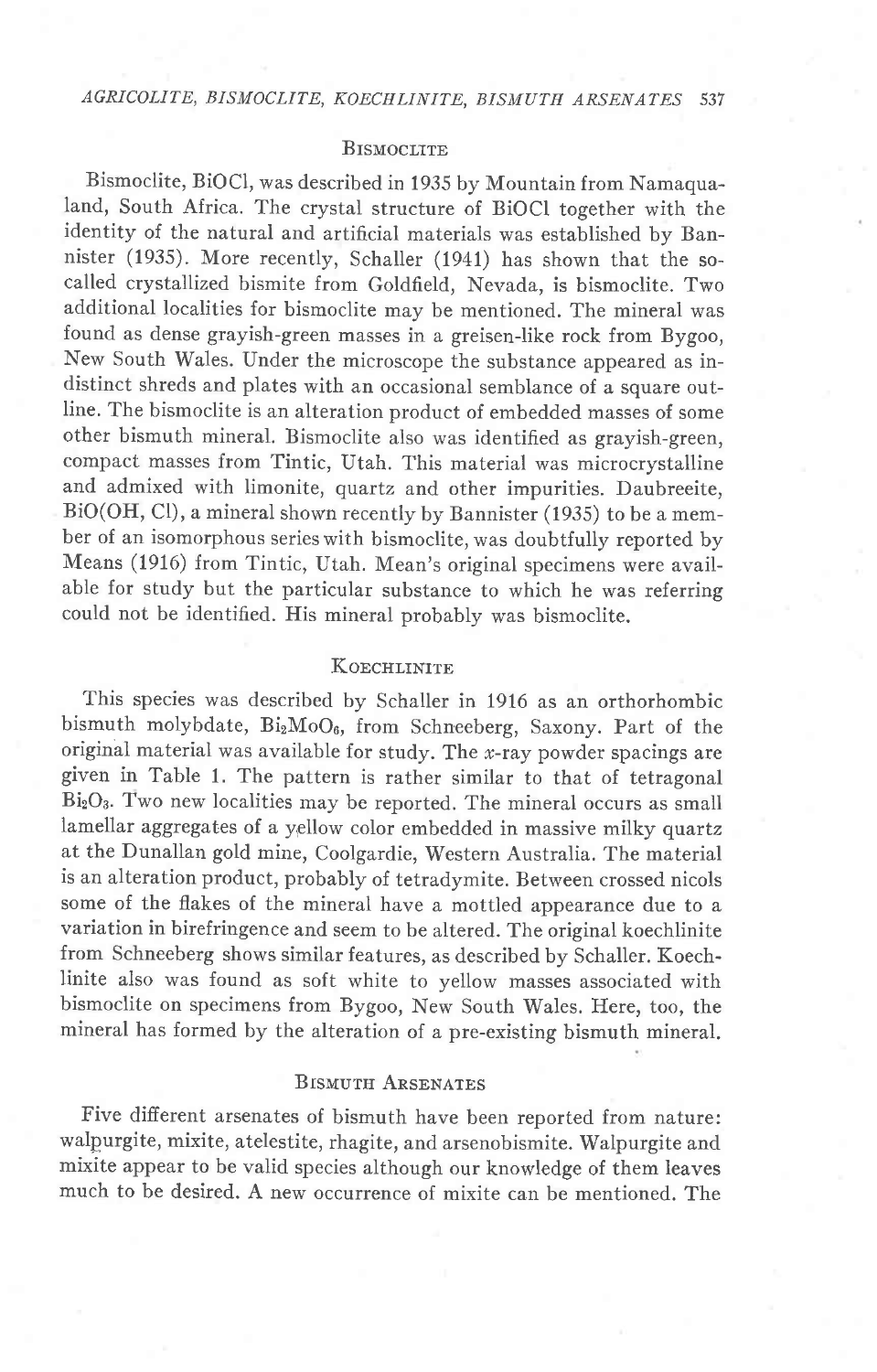mineral was found as thin, cross-fiber veinlets and needles in bismutite in specimens from Durango, Mexico.

Several non-type specimens of atelestite (Breithaupt, 1832) and of rhagite (Weisbach, 1874), both from the original locality at Schneeberg, Saxony, were available for study. The atelestite comprised adamantine sulfur-yellow crystals of characteristic habit. The rhagite formed yellowish-green mammillary crusts and otherwise answered the original description. The two minerals gave identical  $x$ -ray powder patterns. It proved impossible to measure the optical characters of rhagite, due to the finely fibrous nature of the mineral, but such data as could be obtained agreed with the properties of atelestite. The composition of the two minerals difiers only in the ratios, which are based on quite unsatisfactory analyses. Rhagite may be accepted as identical with atelestite. The latter name has priority. The  $x$ -ray powder spacing data for atelestite are given in Table 1.

The original analyzed specimens of arsenobismite of Means (1916) from Tintic, Utah, were obtained through the courtesy of Prof. Walter H. Newhouse of the Massachusetts Institute of Technology. The qualitative composition of the mineral was verified by chemical tests. The  $x$ -ray pattern and optical characters are distinctive. Optically, arsenobismite is nearly or quite isotropic with an index of refraction above 1.86. The  $x$ -ray powder spacing data are given in Table 1. Arsenobismite must be considered as a valid species, but the formula is very uncertain. A second occurrence of arsenobismite was found as yellowish-brown ochreous masses from Tazna, Bolivia.

A new and distinct arsenate of bismuth occurs abundantly in association with arsenobismite at the Mammoth mine in the Tintic district, Utah. The mineral forms pulverulent masses of a dead-white color impregnating friable quartzose and limonitic gossan material. The mineral alters to arsenobismite. Under the microscope this mineral is extremely fine-grained with apparently a moderate birefringence and with indices above 2.04. It is attacked by sulfur-selenium melts and by phosphorusmethylene iodide liquids. The same mineral was found abundantly as pulverulent white to yellow masses in specimens from Tazna, Bolivia, and in one instance was outwardly altered to arsenobismite. A third occurrence was found as thin orange crusts on a specimen of pucherite from Schneeberg, Saxony. The x-ray powder spacing data for this new arsenate are given in Table 1. It is hoped to give a more complete description of this mineral and of arsenobismite at a later time. In connec-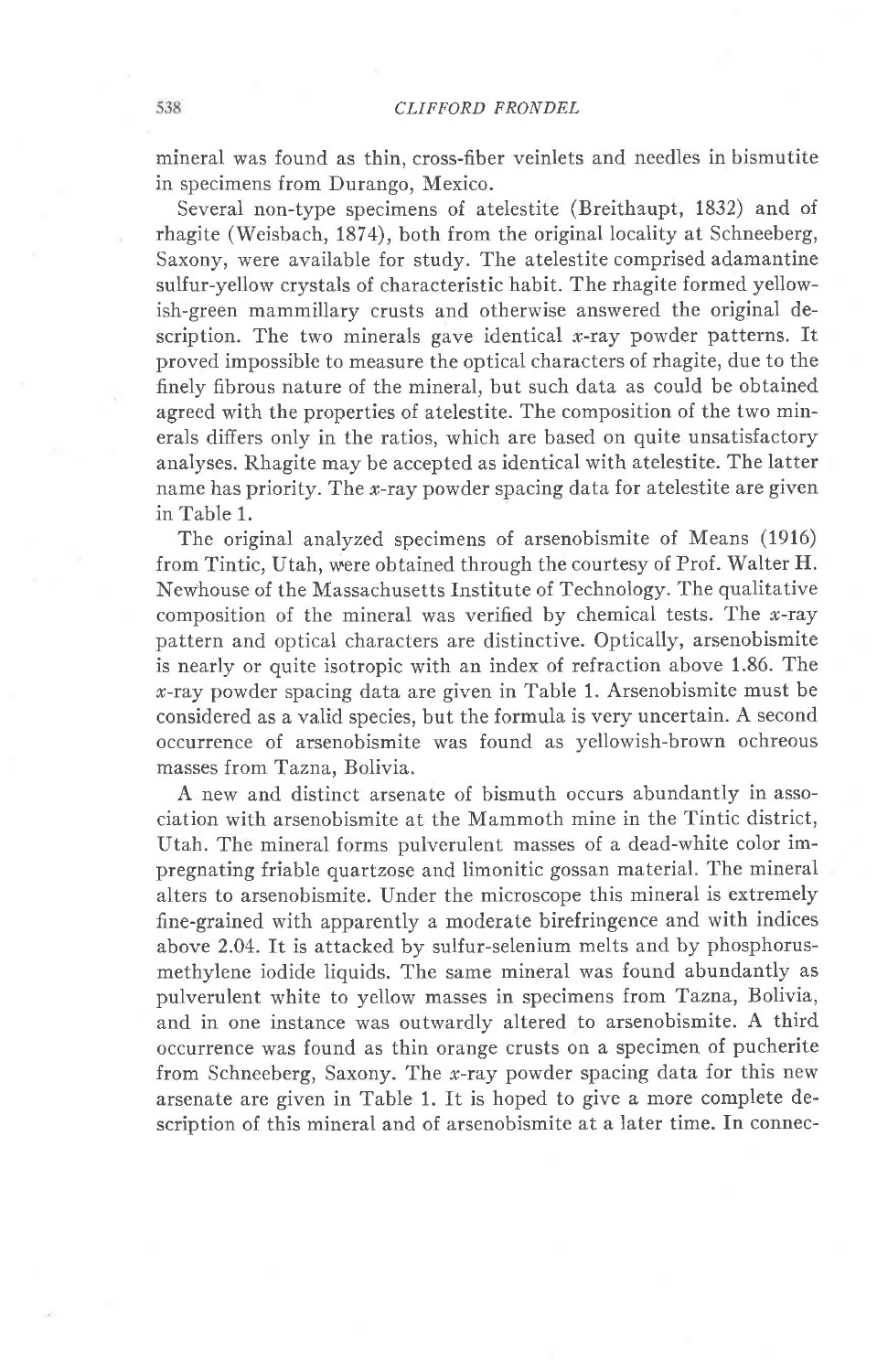# AGRICOLITE, BISMOCLITE, KOECHLINITE, BISMUTH ARSENATES 539

 ${\small\begin{array}{c} \texttt{TABLE 1, X-RAY POWDER SPACING DATA FOR KOECHLINKTE, ATELESTITE,} \texttt{AREENOBISMITE AND A NEW UN-NAMED BISMUTH ARSENATE} \end{array}}$ 

| Koechlinite                                                                                                                                                                                                                                                                                                                       |                                                                                                                                                                                                                                                                                                                                                                                                 | Atelestite                                                                                                                                                                                                                                                                                                                                                                                                                                                                        |                                                                                                                                                                                                                                                                                                                                                                                                                                                       | Arsenobismite                                                                                                                                                                                                                                                                                               |                                                                                                                                                                                                                                                                                              | New Arsenate                                                                                                                                                                                                                                                                                                                                                                                                                         |                                                                                                                                                                                                                                                                                                                                                                                                                            |
|-----------------------------------------------------------------------------------------------------------------------------------------------------------------------------------------------------------------------------------------------------------------------------------------------------------------------------------|-------------------------------------------------------------------------------------------------------------------------------------------------------------------------------------------------------------------------------------------------------------------------------------------------------------------------------------------------------------------------------------------------|-----------------------------------------------------------------------------------------------------------------------------------------------------------------------------------------------------------------------------------------------------------------------------------------------------------------------------------------------------------------------------------------------------------------------------------------------------------------------------------|-------------------------------------------------------------------------------------------------------------------------------------------------------------------------------------------------------------------------------------------------------------------------------------------------------------------------------------------------------------------------------------------------------------------------------------------------------|-------------------------------------------------------------------------------------------------------------------------------------------------------------------------------------------------------------------------------------------------------------------------------------------------------------|----------------------------------------------------------------------------------------------------------------------------------------------------------------------------------------------------------------------------------------------------------------------------------------------|--------------------------------------------------------------------------------------------------------------------------------------------------------------------------------------------------------------------------------------------------------------------------------------------------------------------------------------------------------------------------------------------------------------------------------------|----------------------------------------------------------------------------------------------------------------------------------------------------------------------------------------------------------------------------------------------------------------------------------------------------------------------------------------------------------------------------------------------------------------------------|
| I                                                                                                                                                                                                                                                                                                                                 | $\boldsymbol{d}$                                                                                                                                                                                                                                                                                                                                                                                | Ĭ                                                                                                                                                                                                                                                                                                                                                                                                                                                                                 | $\overline{d}$                                                                                                                                                                                                                                                                                                                                                                                                                                        | I                                                                                                                                                                                                                                                                                                           | $\boldsymbol{d}$                                                                                                                                                                                                                                                                             | T                                                                                                                                                                                                                                                                                                                                                                                                                                    | $\boldsymbol{d}$                                                                                                                                                                                                                                                                                                                                                                                                           |
| 10<br>65/3<br>$\frac{1}{2}$<br>$\overline{6}$<br>$\frac{8}{1}$<br>1976<br>$\overline{2}$<br>$1 -$<br>$1 -$<br>$1\,$<br>$\overline{3}$<br>$\begin{array}{c} 3 \\ 1 \\ 4 \\ 6 \end{array}$<br>$\frac{5}{5}$<br>41544313551<br>$\overline{5}$<br>$\mathbf{1}$<br>$\overline{4}$<br>$\frac{4}{5}$<br>$\mathbf{1}$<br>$\mathbf 1$<br>1 | 3.131<br>2.733<br>2.683<br>2.588<br>2.473<br>2.419<br>2.263<br>1.936<br>1.918<br>1.879<br>1.769<br>1.647<br>1.628<br>1.570<br>1.524<br>1.486<br>1.423<br>1.397<br>1.369<br>1.346<br>1.323<br>1.257<br>1.246<br>1.223<br>1.209<br>1.151<br>1.116<br>1.107<br>1.053<br>1.039<br>1.008<br>0.971<br>0.925<br>0.917<br>0.913<br>0.908<br>0.899<br>0.867<br>0.855<br>0.834<br>0.829<br>0.827<br>0.825 | $\overline{2}$<br>$\overline{2}$<br>6<br>10<br>$\overline{7}$<br>$\frac{2}{7}$<br>$\frac{1}{5}$<br>$\frac{2}{6}$<br>$\begin{array}{c}\n56 \\ 55\n\end{array}$<br>$\check{1}$<br>$\overline{4}$<br>$\overline{c}$<br>$\overline{\mathbf{4}}$<br>6<br>$\overline{3}$<br>3<br>$\overline{4}$<br>$\overline{2}$<br>$\overline{c}$<br>$\overline{4}$<br>$\mathbf{1}$<br>4<br>1<br>1<br>3<br>1<br>22322<br>Ï<br>1<br>1<br>1<br>1<br>1<br>1<br>$\overline{4}$<br>$\frac{2}{4}$<br>4<br>5 | 6.798<br>6.098<br>4.221<br>3.234<br>3.115<br>2.939<br>2.720<br>2.522<br>2.305<br>2.200<br>2.121<br>2.033<br>1.973<br>1.885<br>1.831<br>1.803<br>1.733<br>1.685<br>1.641<br>1.575<br>1.548<br>1.511<br>1.468<br>1.447<br>1.416<br>1.373<br>1.290<br>1.264<br>1.229<br>1.201<br>1.174<br>1.157<br>1.144<br>1.129<br>1.110<br>1.078<br>1.051<br>1.023<br>1.007<br>0.991<br>0.962<br>0.951<br>0.939<br>0.925<br>0.909<br>0.896<br>0.885<br>0.877<br>0.863 | 9<br>6<br>$\overline{c}$<br>10<br>$\begin{array}{c} 6 \\ 5 \end{array}$<br>5<br>$\mathbf{1}$<br>$\overline{6}$<br>$\frac{2}{7}$<br>$\bar{8}$<br>$\mathbf{1}$<br>$22333$<br>$331$<br>$\mathbf{1}$<br>$\frac{1}{2}$<br>$\frac{1}{2}$<br>$\mathbf{1}$<br>1<br>1<br>1<br>$\mathbf{1}$<br>1<br>1<br>$\mathbf{1}$ | 6.056<br>3.715<br>3.341<br>3.108<br>3.001<br>2.860<br>2.570<br>2.392<br>2.276<br>2.113<br>1.997<br>1.843<br>1.774<br>1.717<br>1.690<br>1.568<br>1.546<br>1.507<br>1.430<br>1.416<br>1.393<br>1.350<br>1.290<br>1.253<br>1.225<br>1.191<br>1.156<br>1.123<br>1.056<br>0.995<br>0.875<br>0.862 | $\,1\,$<br>$\mathbf{1}$<br>$\overline{a}$<br>1<br>10<br>9<br>9<br>$\overline{4}$<br>$\frac{2}{1}$<br>$\overline{2}$<br>$\overline{4}$<br>$\frac{1}{3}$<br>$\check{1}$<br>$\overline{2}$<br>$\overline{3}$<br>12385225225<br>$\mathbf{1}$<br>$\mathbf{1}$<br>$\overline{a}$<br>$\overline{7}$<br>$\frac{1}{2}$<br>$\mathbf{1}$<br>$\mathbf{1}$<br>$\frac{2}{1}$<br>ï<br>$\overline{1}$<br>1<br>1<br>1<br>1<br>$\,$ 1<br>$\frac{2}{2}$ | 8.488<br>6.226<br>4.545<br>4.191<br>3.280<br>3.200<br>3.108<br>3.026<br>2.866<br>2.825<br>2.717<br>2.621<br>2.591<br>2.500<br>2.392<br>2.282<br>2.223<br>2.191<br>2.128<br>2.073<br>1.983<br>1.913<br>1.874<br>1.842<br>1.804<br>1.754<br>1.722<br>1.682<br>1.654<br>1.632<br>1.610<br>1.576<br>1.545<br>1.545<br>1.452<br>1.432<br>1.418<br>1.383<br>1.350<br>1.325<br>1.308<br>1.294<br>1.269<br>1.246<br>1.223<br>1.095 |

Copper radiation; filtered